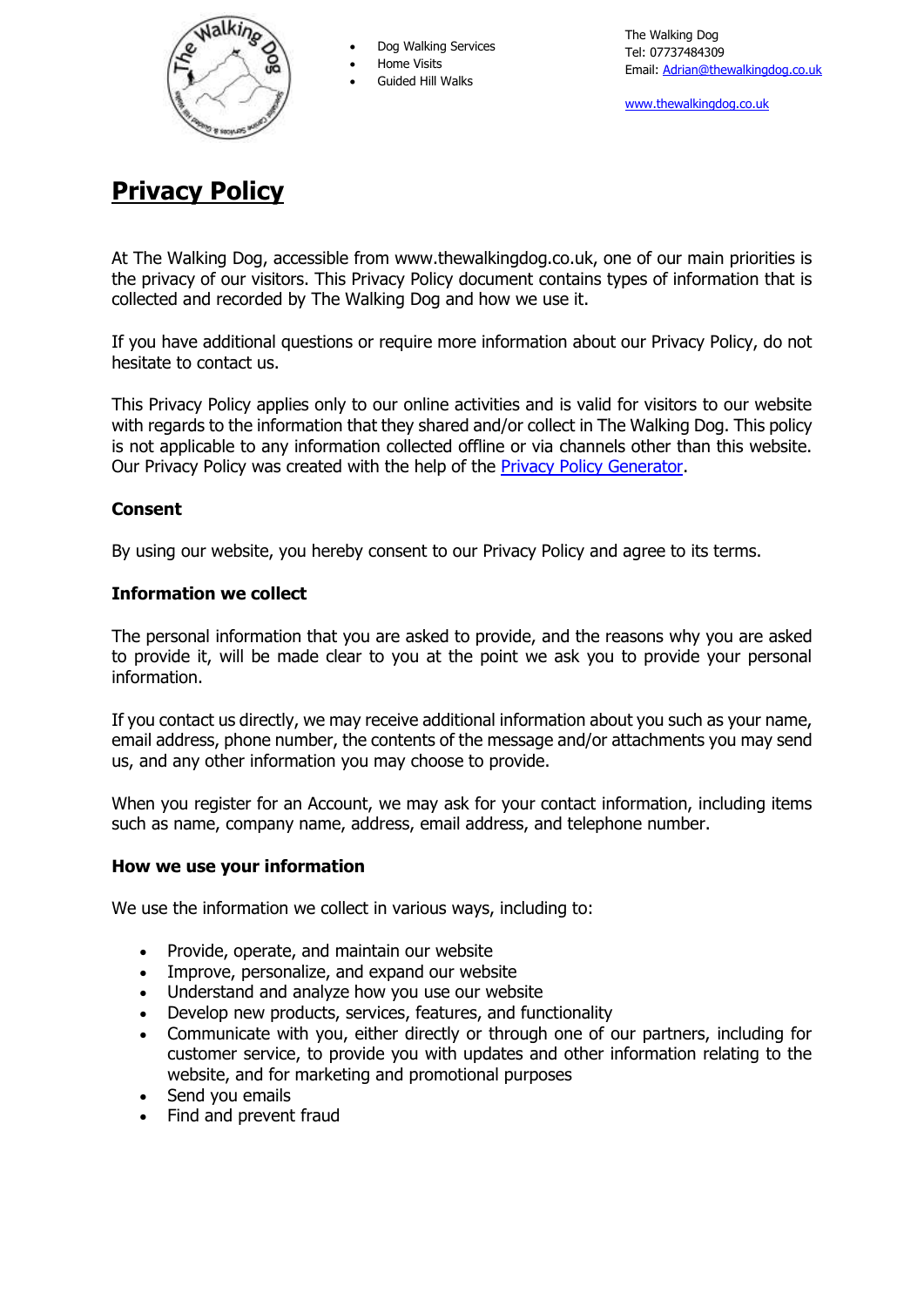

Dog Walking Services

Home Visits

Guided Hill Walks

[www.thewalkingdog.co.uk](http://www.thewalkingdog.co.uk/)

## **Log Files**

The Walking Dog follows a standard procedure of using log files. These files log visitors when they visit websites. All hosting companies do this and a part of hosting services' analytics. The information collected by log files include internet protocol (IP) addresses, browser type, Internet Service Provider (ISP), date and time stamp, referring/exit pages, and possibly the number of clicks. These are not linked to any information that is personally identifiable. The purpose of the information is for analyzing trends, administering the site, tracking users' movement on the website, and gathering demographic information.

## **Cookies and Web Beacons**

Like any other website, The Walking Dog uses 'cookies'. These cookies are used to store information including visitors' preferences, and the pages on the website that the visitor accessed or visited. The information is used to optimize the users' experience by customizing our web page content based on visitors' browser type and/or other information.

## **Advertising Partners Privacy Policies**

You may consult this list to find the Privacy Policy for each of the advertising partners of The Walking Dog.

Third-party ad servers or ad networks uses technologies like cookies, JavaScript, or Web Beacons that are used in their respective advertisements and links that appear on The Walking Dog, which are sent directly to users' browser. They automatically receive your IP address when this occurs. These technologies are used to measure the effectiveness of their advertising campaigns and/or to personalize the advertising content that you see on websites that you visit.

Note that The Walking Dog has no access to or control over these cookies that are used by third-party advertisers.

## **Third Party Privacy Policies**

The Walking Dog's Privacy Policy does not apply to other advertisers or websites. Thus, we are advising you to consult the respective Privacy Policies of these third-party ad servers for more detailed information. It may include their practices and instructions about how to optout of certain options.

You can choose to disable cookies through your individual browser options. To know more detailed information about cookie management with specific web browsers, it can be found at the browsers' respective websites.

#### **CCPA Privacy Rights (Do Not Sell My Personal Information)**

Under the CCPA, among other rights, California consumers have the right to:

Request that a business that collects a consumer's personal data disclose the categories and specific pieces of personal data that a business has collected about consumers.